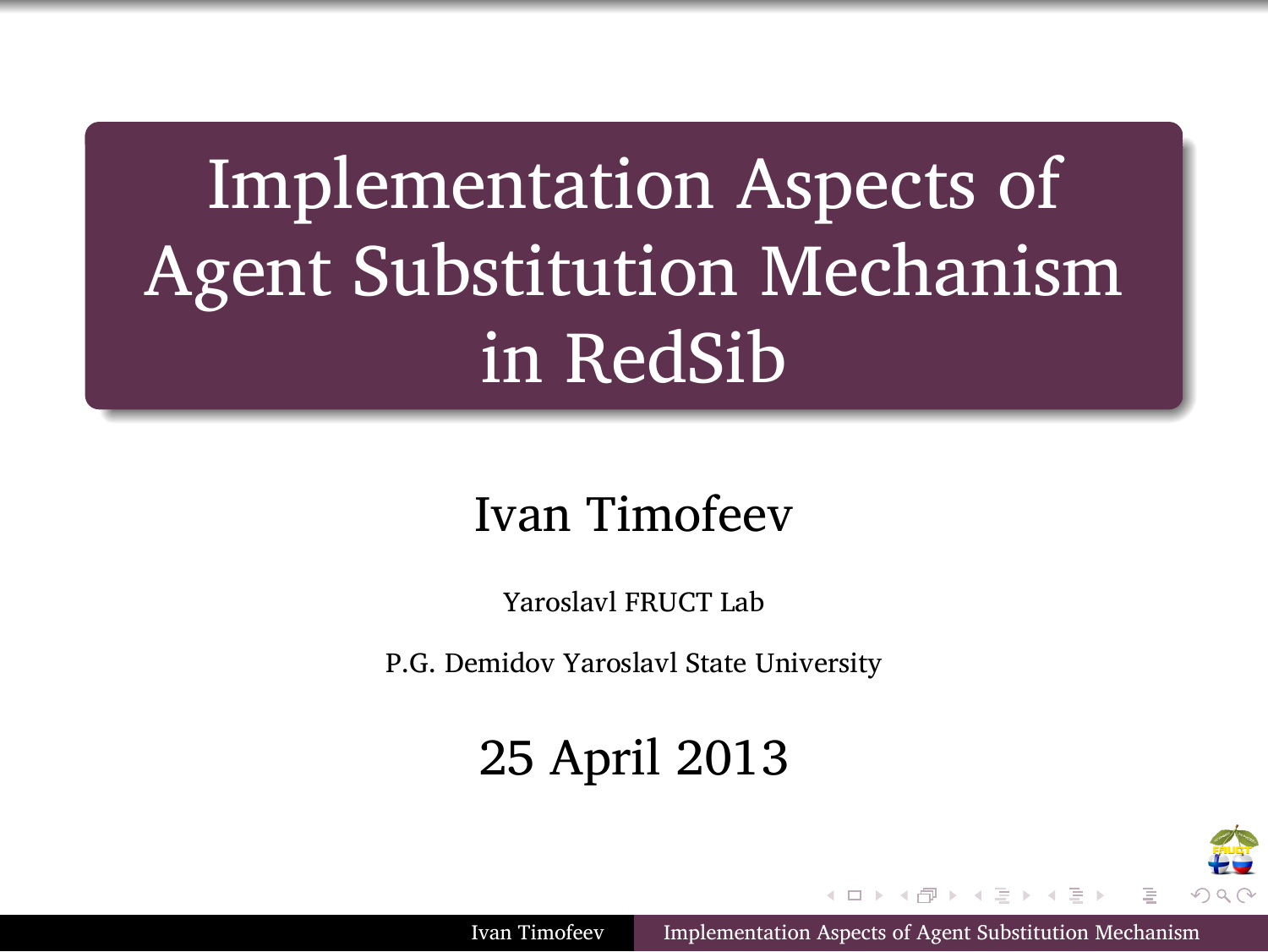#### Summary

.

- Dataflow network is a model for distributed computing
- Dataflow network can be implemented on Smart-M3 platform
- End user intelligent services can be conform to dataflow network model
- For such services robustness can be a key factor
- Proposed approach agent substitution
- Implementation requires modification of SIB

Ivan Timofeev Implementation Aspects of Agent Substitution Mechanism

. . . . . .

ŦU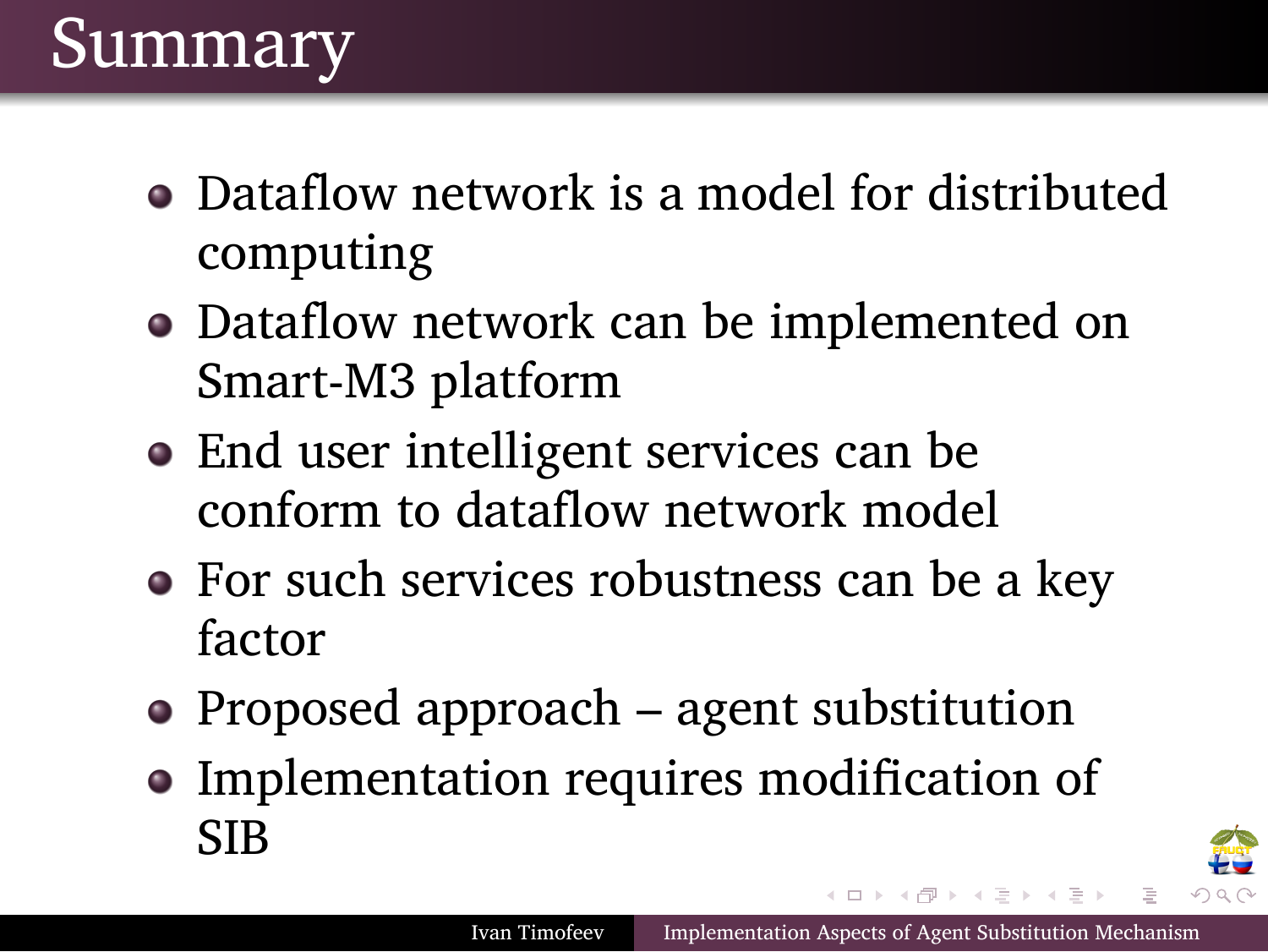### Dataflow Network Structure

Dataflow node types

.

- Sensor provide data
- Agent process data
- Actuator use results to perform some action



. . . . . .

٥

Ivan Timofeev Implementation Aspects of Agent Substitution Mechanism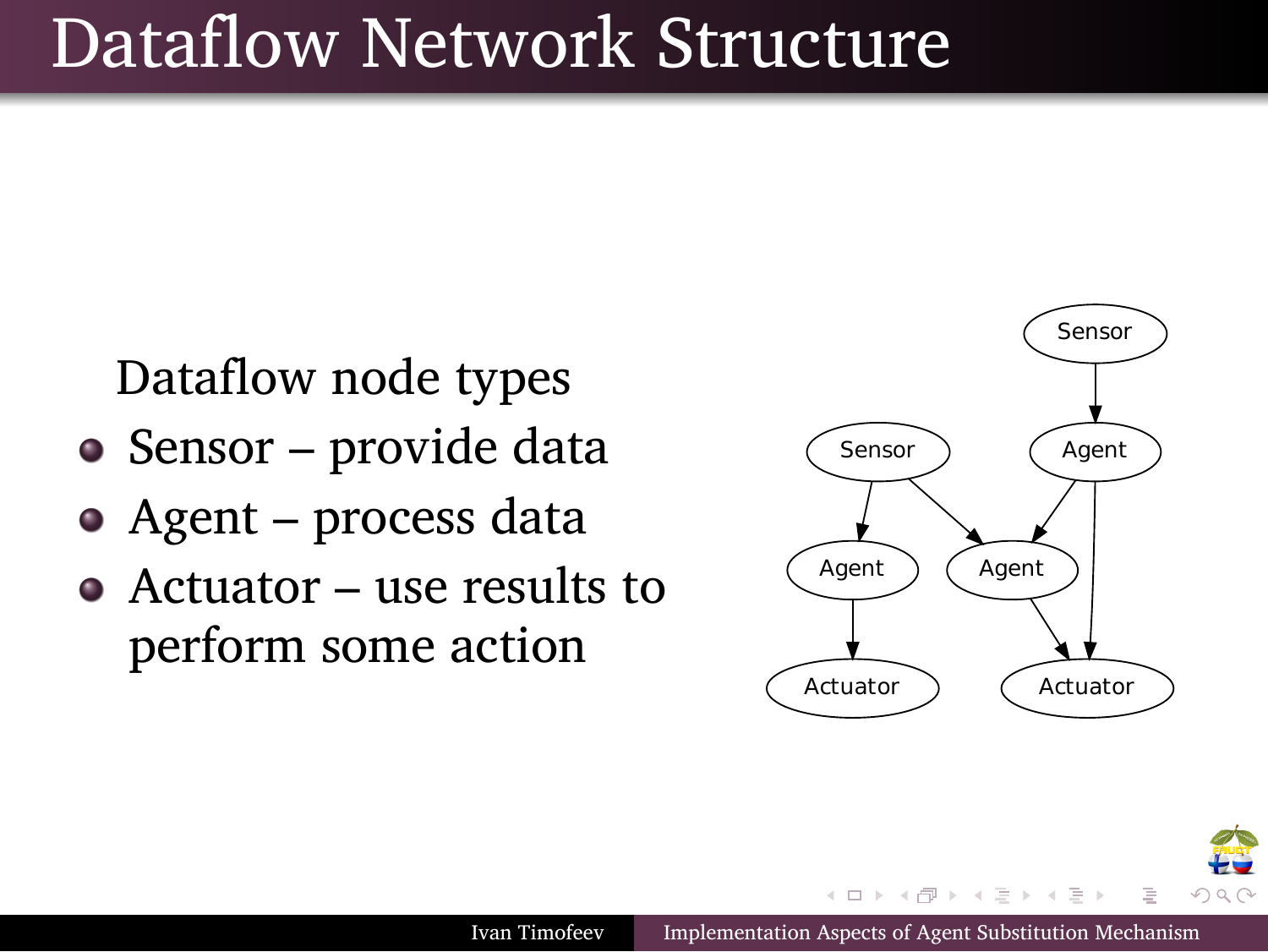## Dataflow Agent Model



- Dataflow agents are stereotypical
- Agents have has
	- Input channels
	- $\bullet~$  Output channels
	- Operation program
	- Computation state

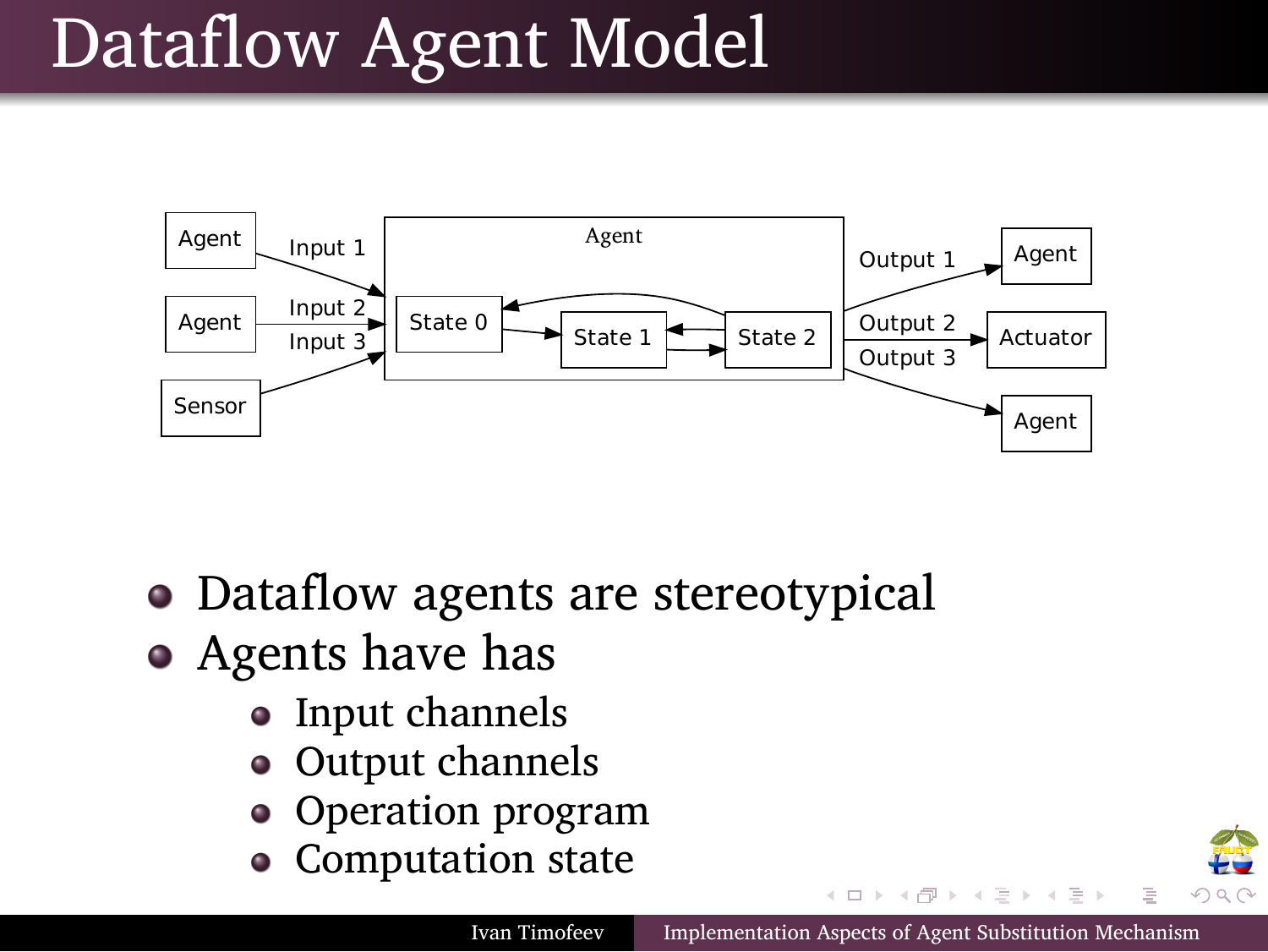### Smart-M3 Platform

.

- Middleware for multi-agent intelligent services
- Core elements: Semantic Information Broker (SIB) and Knowledge Processor (KP)
- SIB stores data and provides access to it
- KP query and modify data



. . . . . .

Ivan Timofeev Implementation Aspects of Age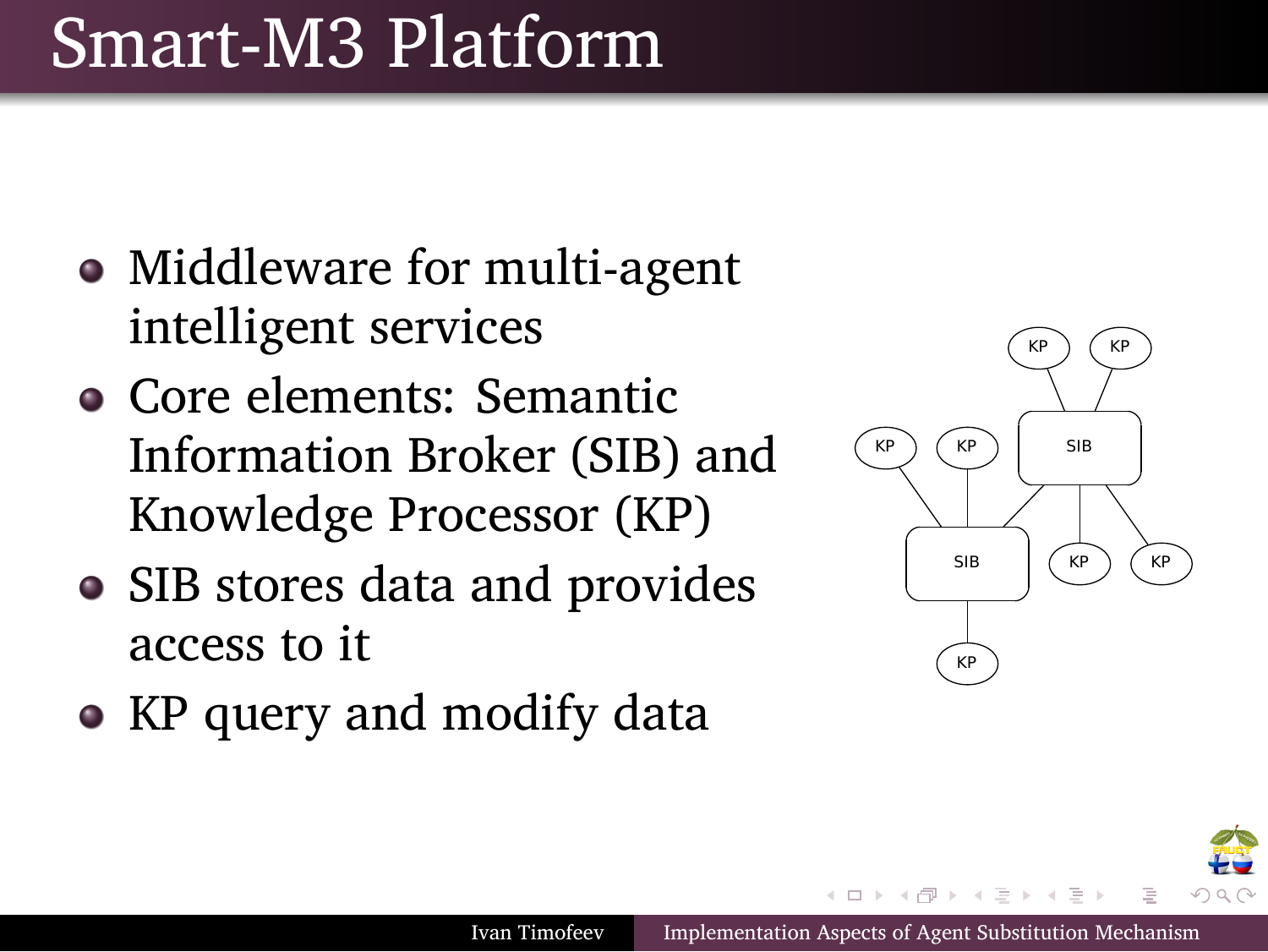### Dataflow Network Implementation on Smart-M3 Platform

Dataflow nodes are represented as KPs

- Context is stored inside SIB
- Inputs are subscriptions
- Outputs are triple modifications

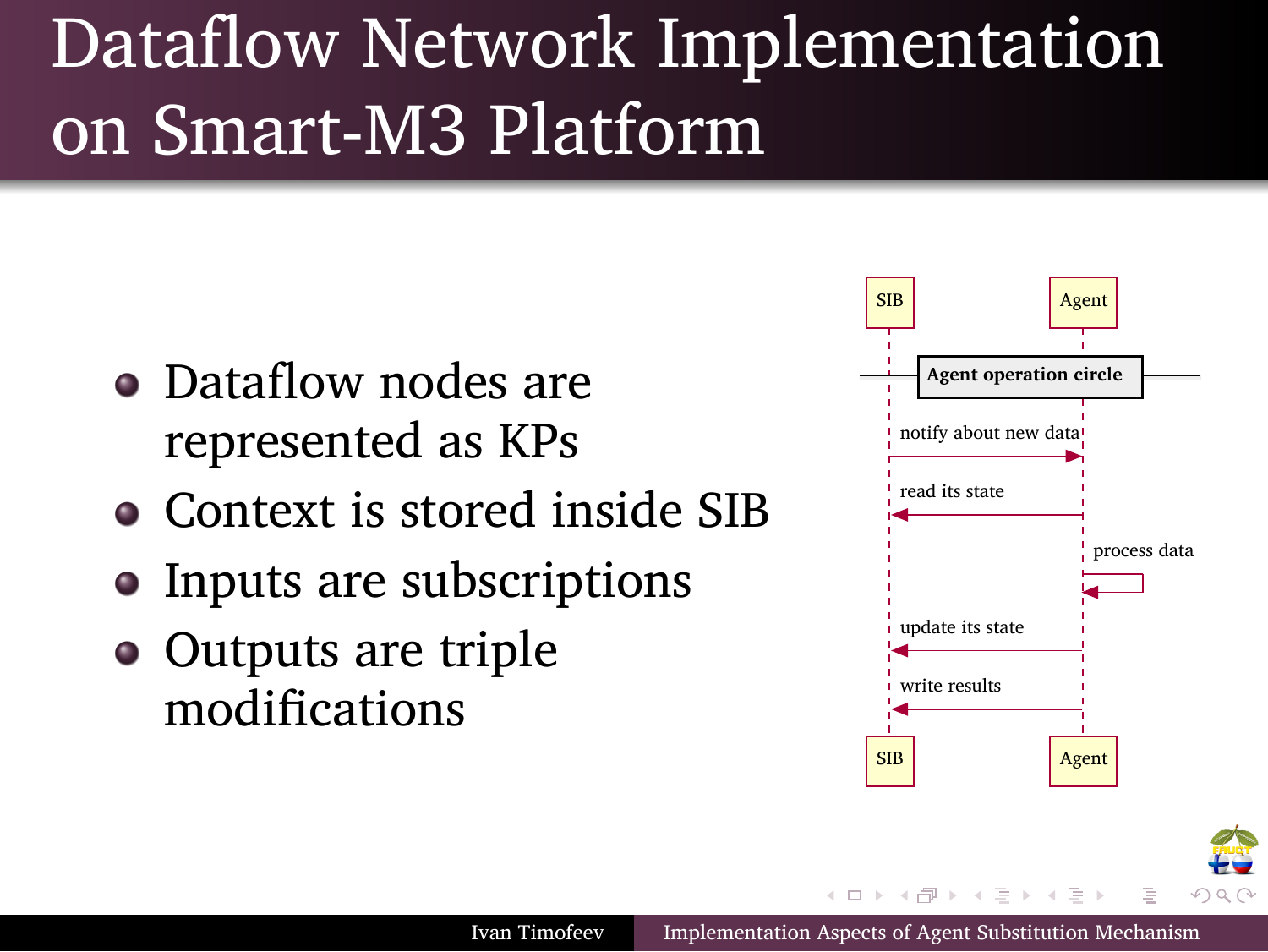# Agent Substitution Mechanism

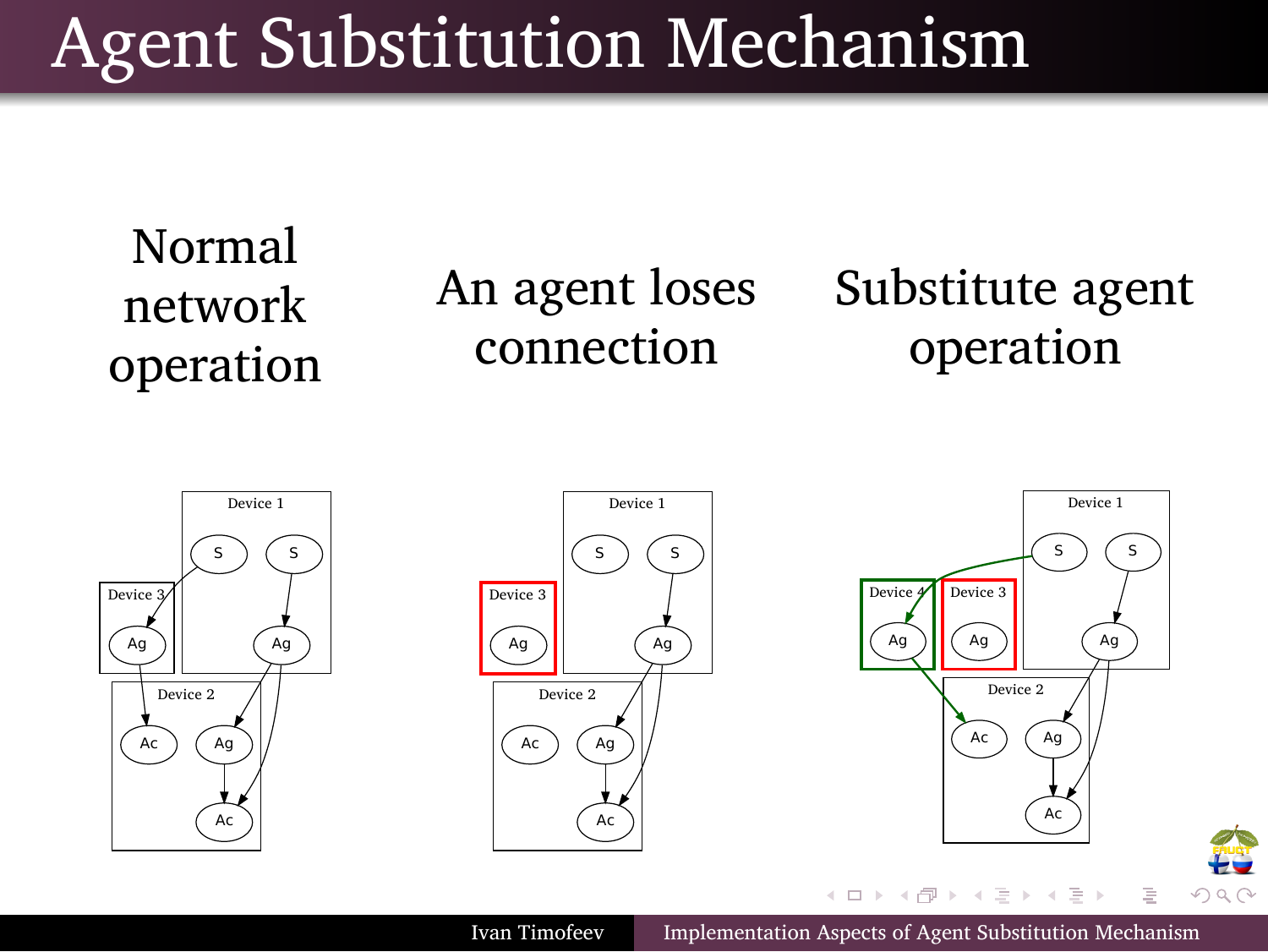## Substitute Agent Operation

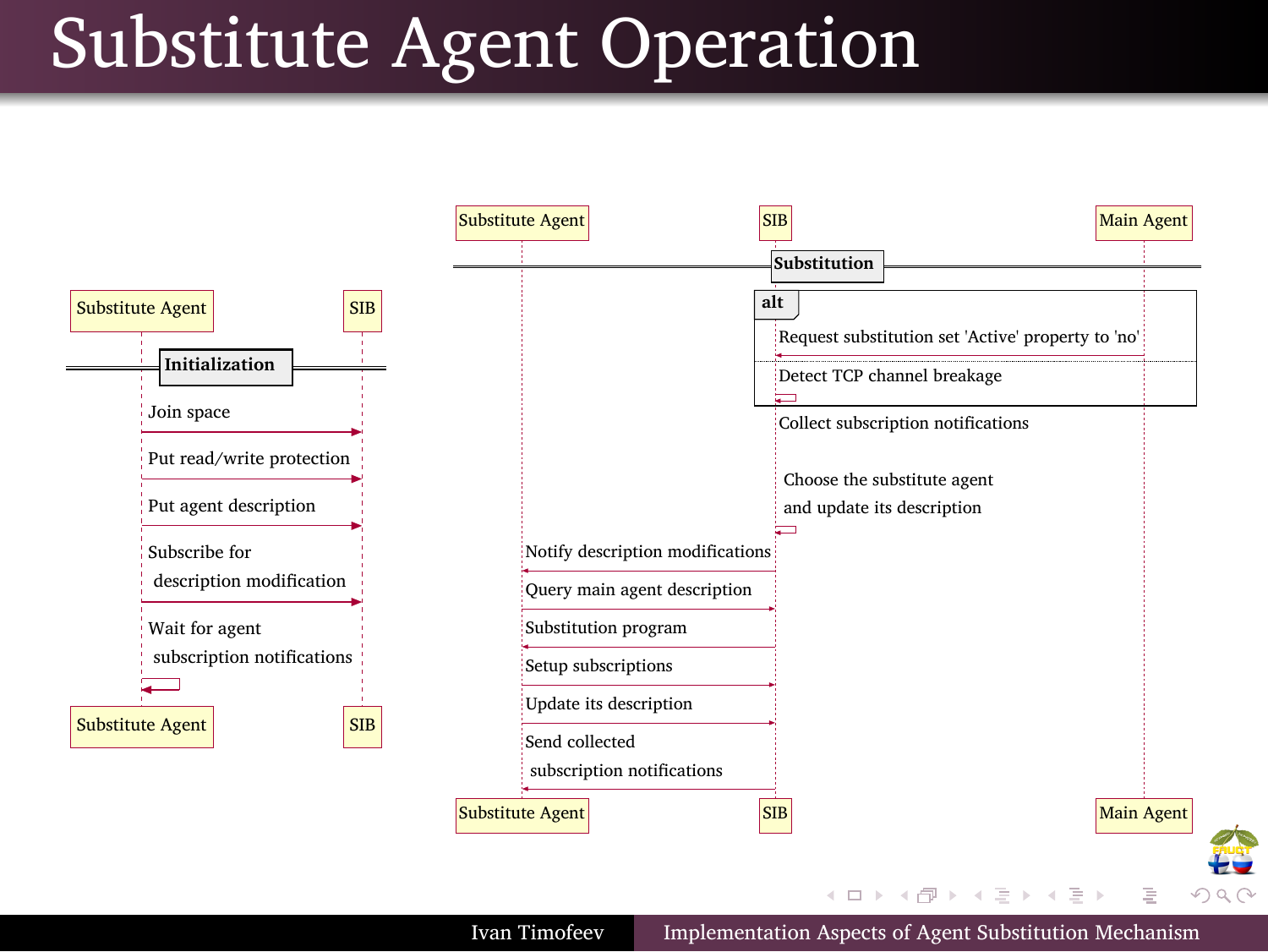## . Main Agent Operation

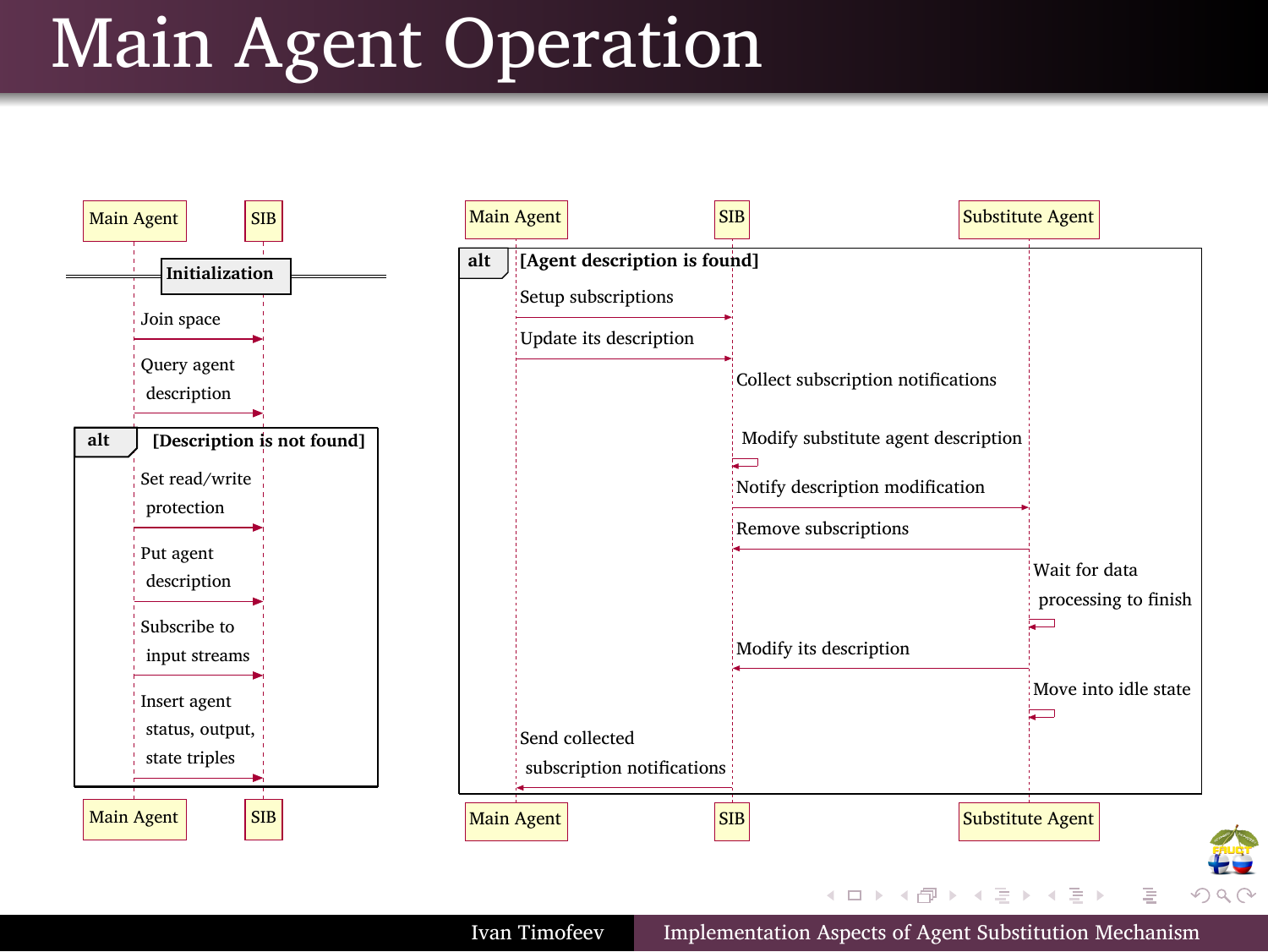## . Operation Level of Dataflow Network

- Need to add new operations: agent substitution, registration and disconnection
- Which information exchange level choose?

|                                                                         | Low level                      | High level                      |
|-------------------------------------------------------------------------|--------------------------------|---------------------------------|
| Implies                                                                 | <b>Modification</b><br>of SSAP | <b>Usage of</b><br>triple-based |
|                                                                         |                                | exchange                        |
| <b>Benefit</b>                                                          | Allows to execute              | Allows to use                   |
|                                                                         | several operations             | platform as ready               |
|                                                                         | per one transaction            | data exchange                   |
|                                                                         |                                | middleware                      |
| Implementation Aspects of Agent Substitution Mechanism<br>Ivan Timofeev |                                |                                 |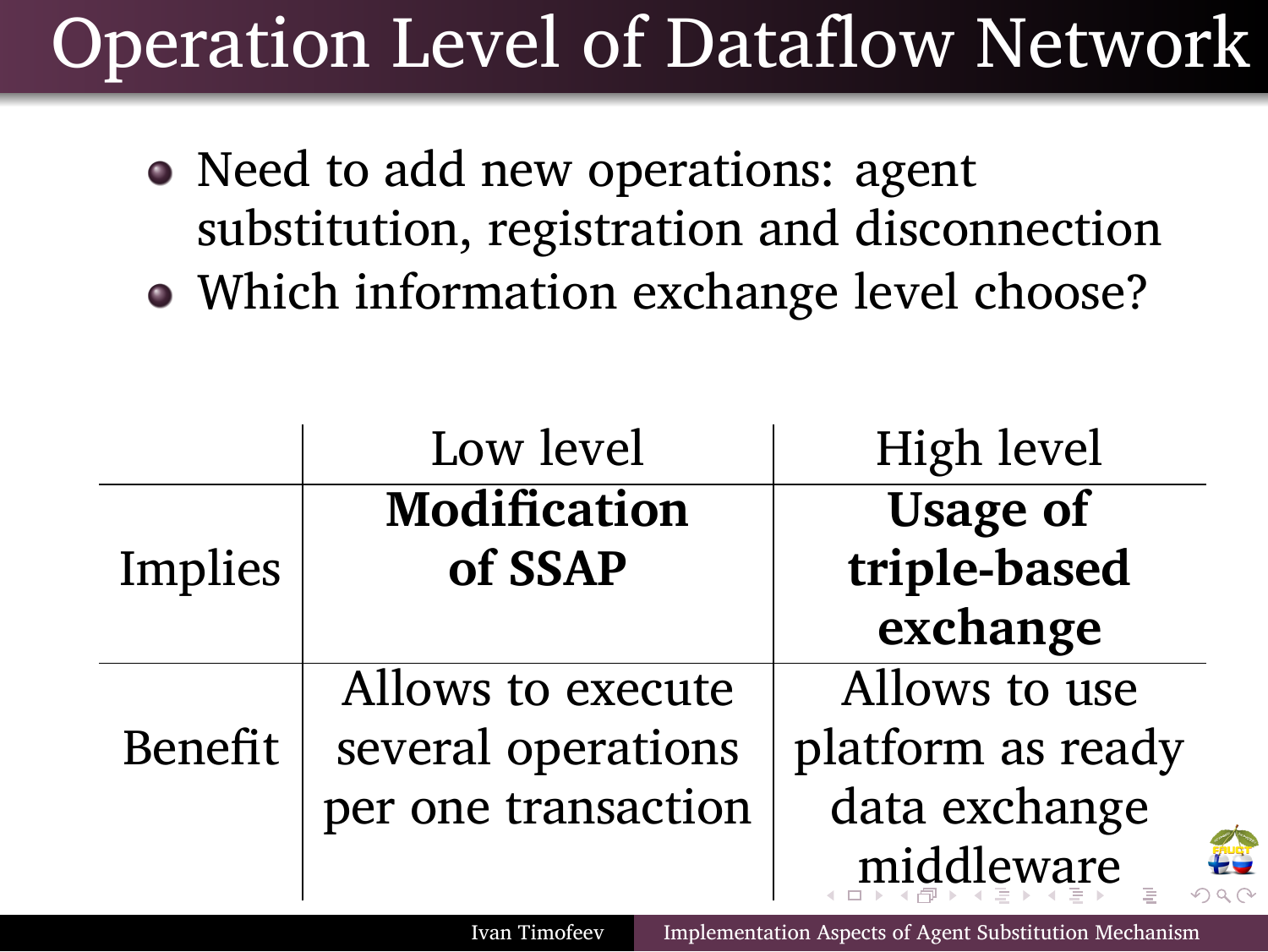## . Handler Implementation Alternatives

- Need to monitor agent state
- The state represented in triple format
- How to handle state triples?

**One handler per one triple template for all agents**

**Several handlers for each of agents**

Ivan Timofeev Implementation Aspects of Agent Substitution Mechani

. . . . . .

₽₩

**Difference:** amount of running handlers